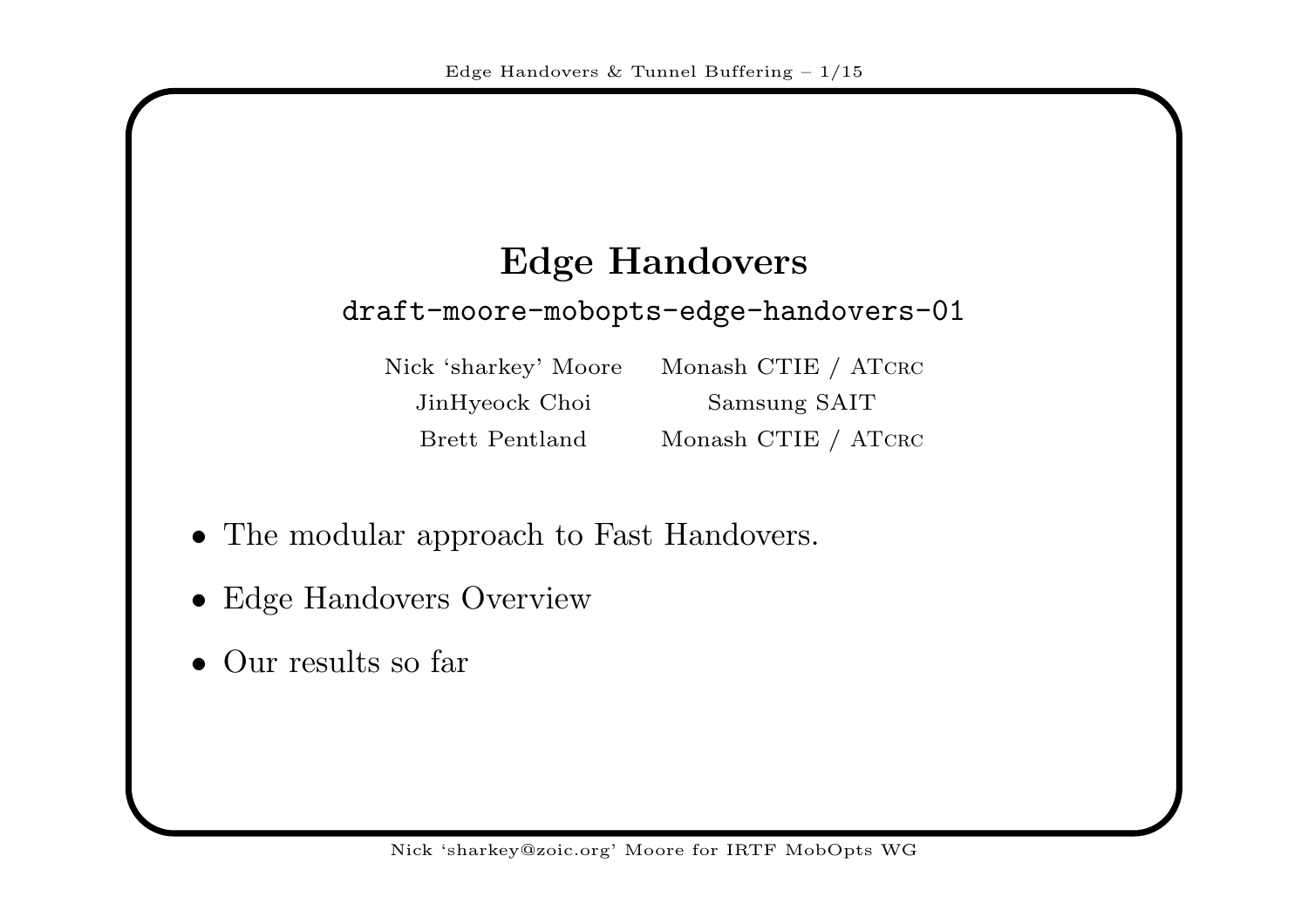#### Modular Approach

- Rather than trying to solve the whole problem in one draft, we're splitting the big delays into more easily managed chunks.
- Each solution addresses one or more delays.
- All solutions work together.
- Not all solutions needed on all Link Layers.
	- $\diamond$  EG: Not all link layers need DAD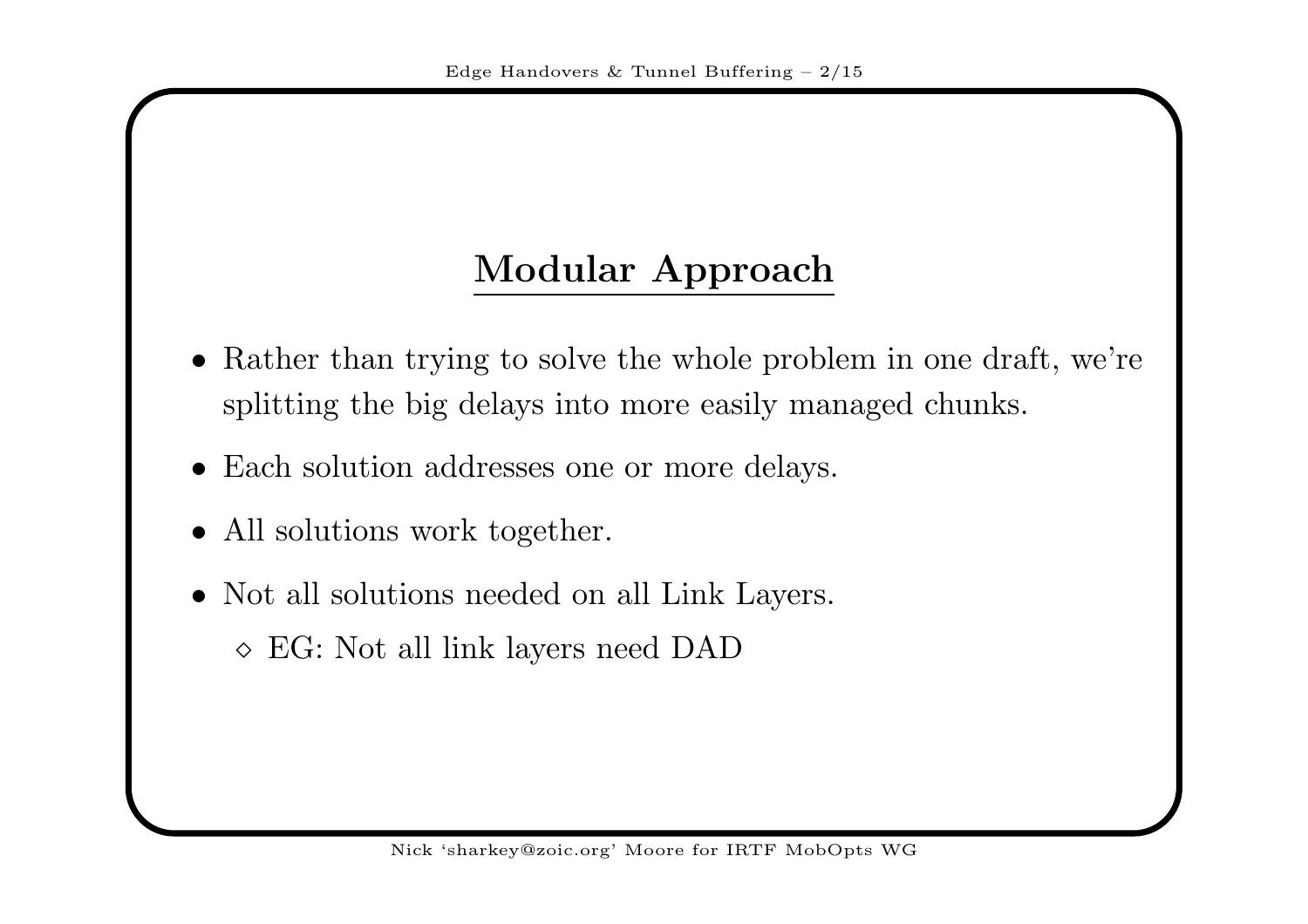#### Four Delays

| Movement Detection Delay $\rightsquigarrow$ DNA WG |  |
|----------------------------------------------------|--|
|                                                    |  |

- Router Advertisement Delay $\rightsquigarrow$ Fast RA; FRD
- $Address$  Configuration Delay  $\rightsquigarrow$ Optimistic DAD

 $\emph{Binding Update RTT } \quad \leadsto$ 

HMIPv6; Edge Handovers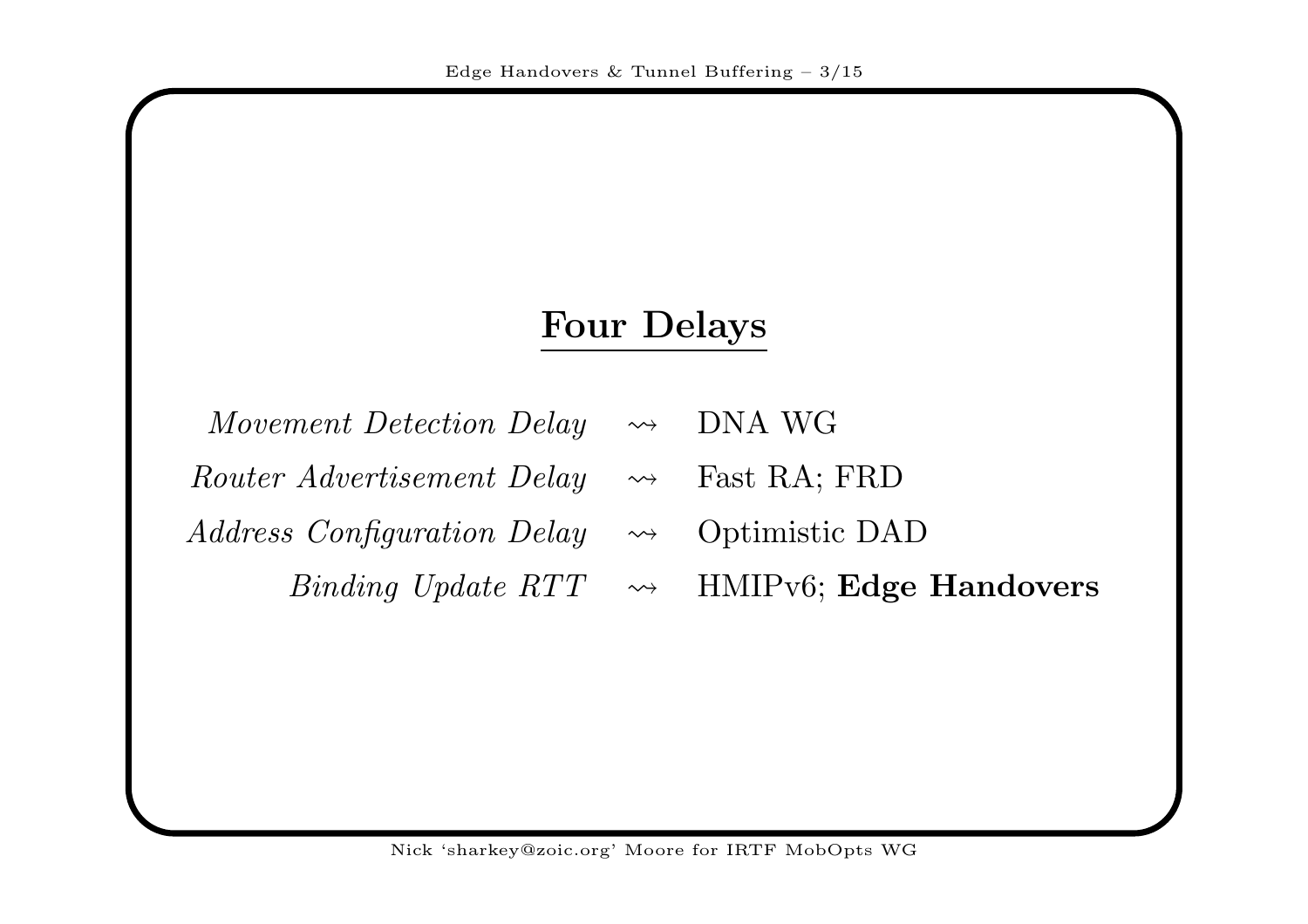# Edge Networks

We're making some assumptions about the characteristics of theEdge Network compared to the Internet:

- High bandwidth
- Low latency
- Low Cost

Edge Handovers trades spends Edge Network resources to saveInternet resources.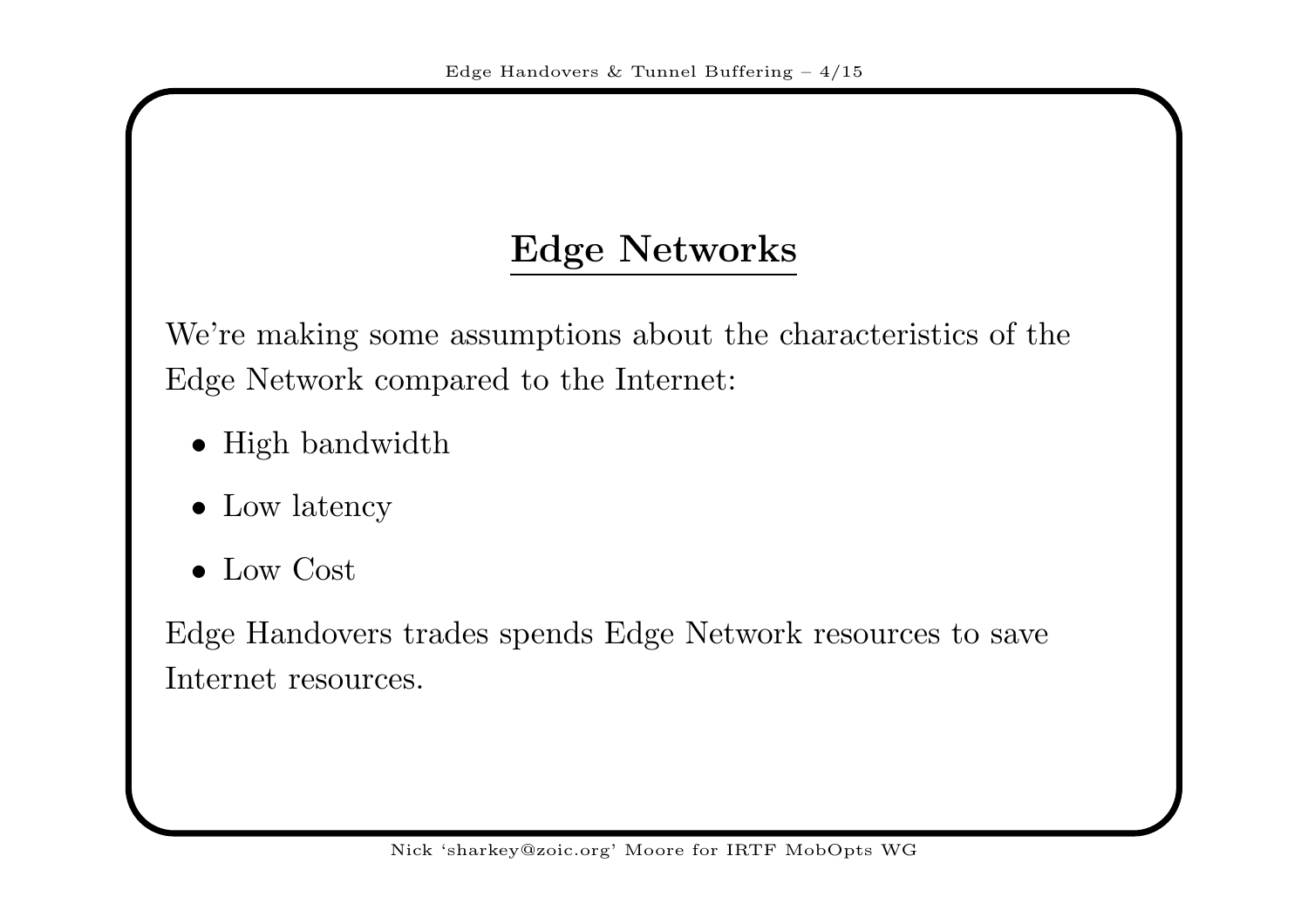

- draft-ietf-mipshop-hmipv6-01
- *Mobility Anchor Point* (MAP) between HA and MN.
- Signalling to HA only required when MN leaves coverage area <sup>o</sup> fits MAP.
- Establishes *Bindings* from a *Regional Care-of Address* (RCoA) to a *Local Care-of Address* (LCoA).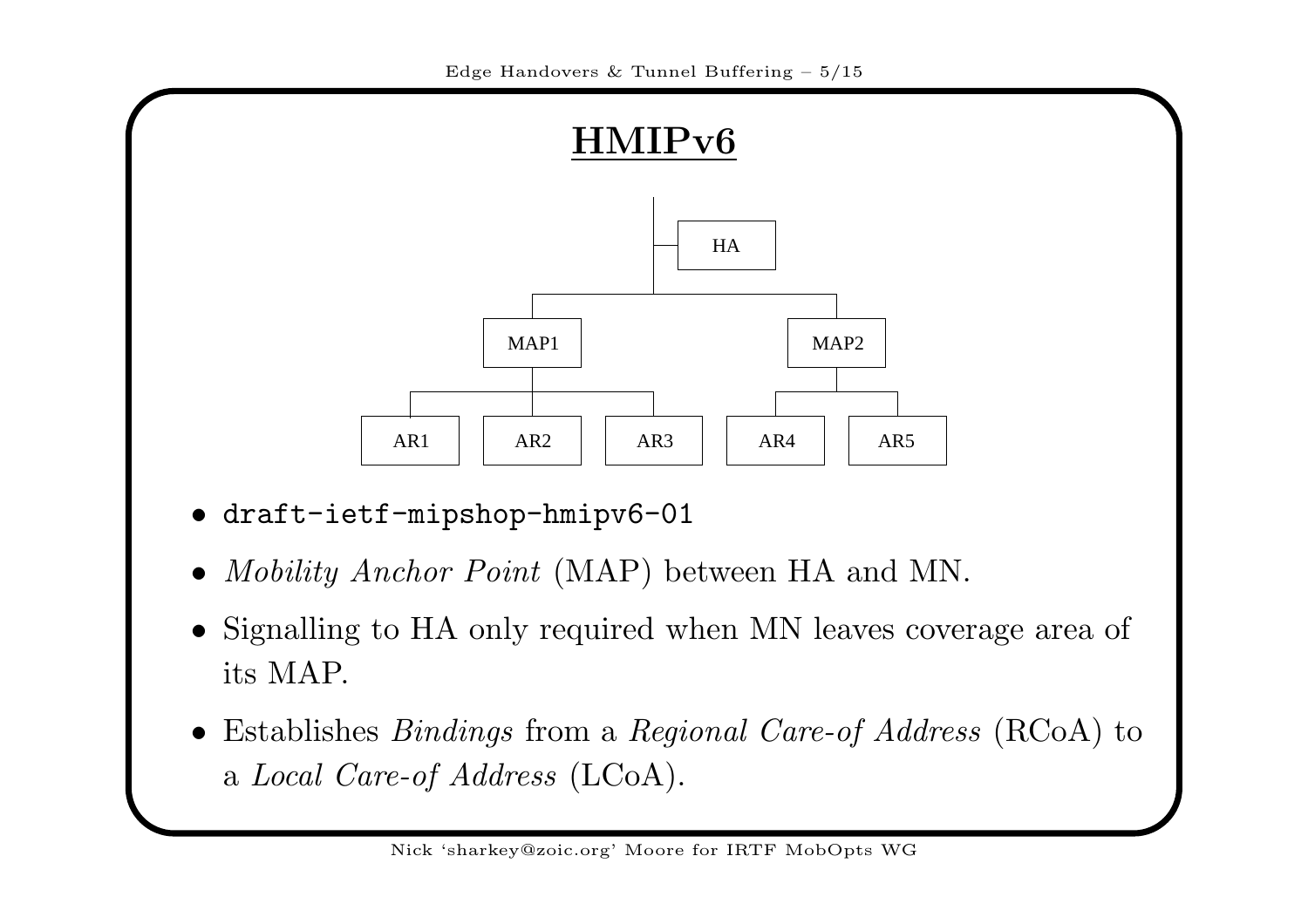

- Trend is towards 'stupid network' with intelligence at edge.
- Migrate MAPs down to access routers.
- •Described in section 10.2 of the HMIPv6 draft.
- Degenerate case of HMIP? (1-hop tunnels, RCoA and LCoA)
- To be useful, improved MAP-to-MAP handovers areneeded.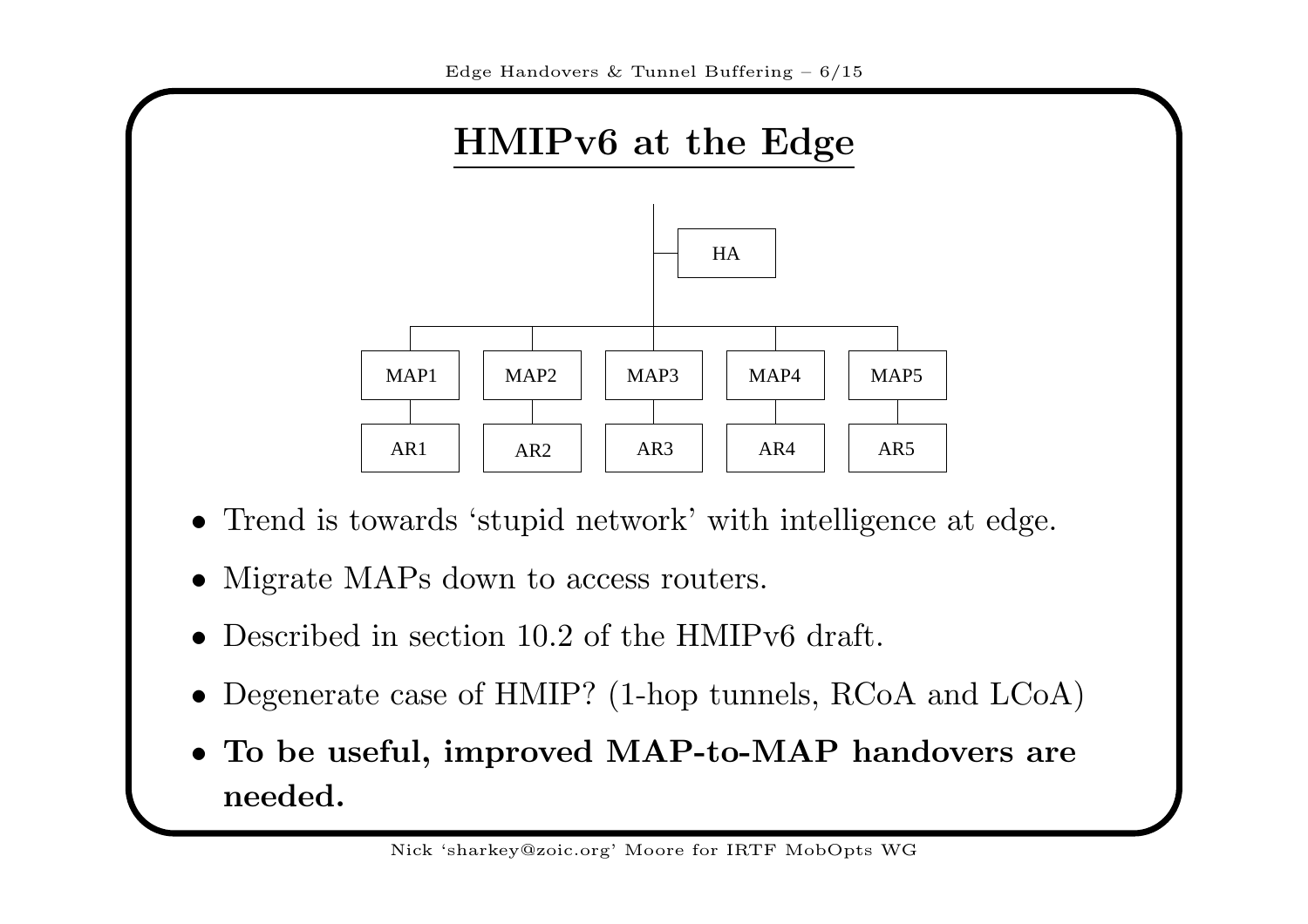

- If MAP1 could continue to provide service to the MN for some time after it moves to AR2, the signalling required for thehandover to MAP2 would be removed from the critical path of the handover.
- If MAP1 could continue providing service for the MN when it moves from AR2 to AR3, the handover to MAP2 need not beperformed, eliminating that MAP-to-MAP handover entirely.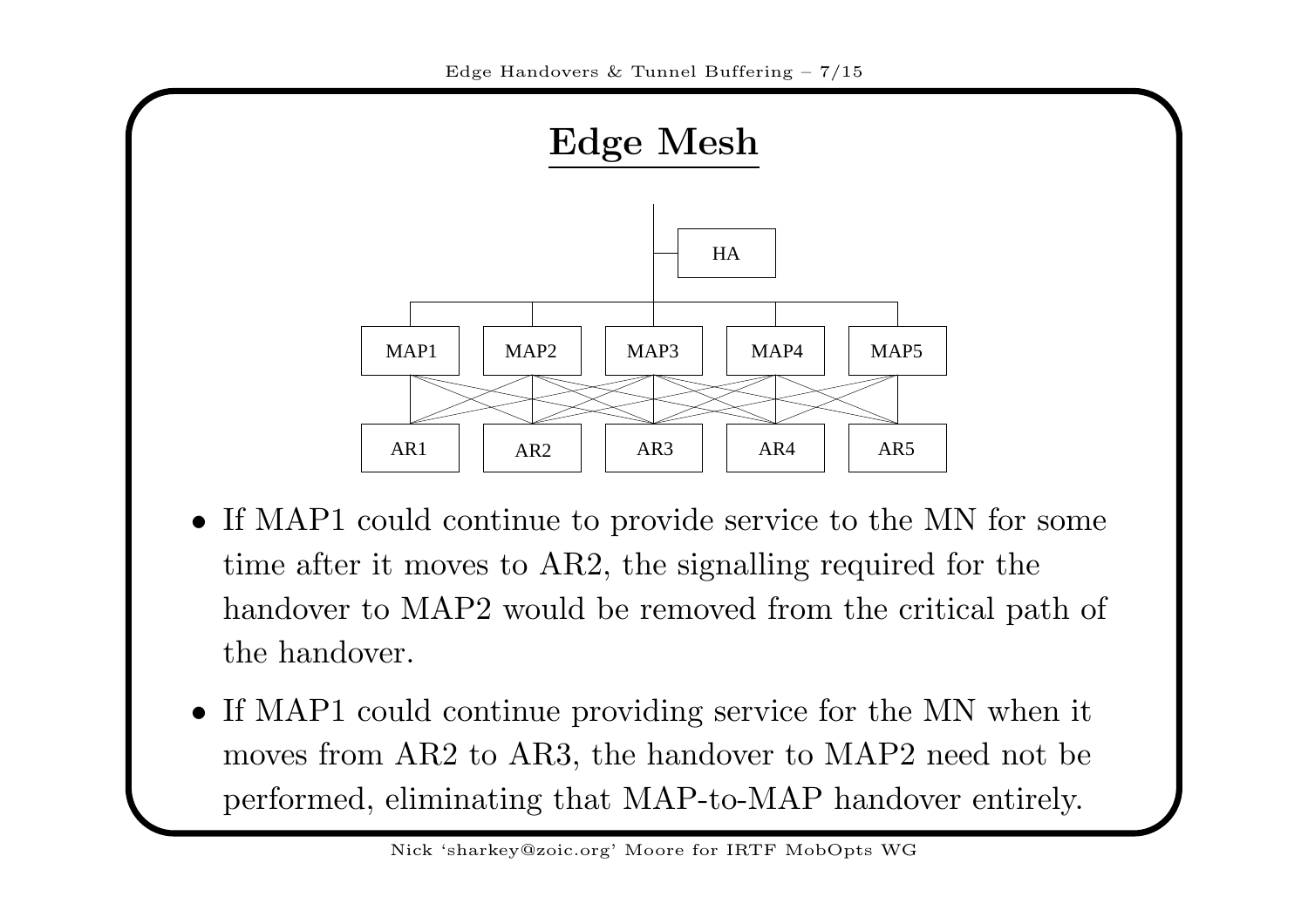

- MAP functionality can be integrated into the AR for <sup>a</sup> simplifiednetwork.
- <sup>A</sup> single <sup>p</sup>hysical device can easily perform both MAP and ARfunctions at each location.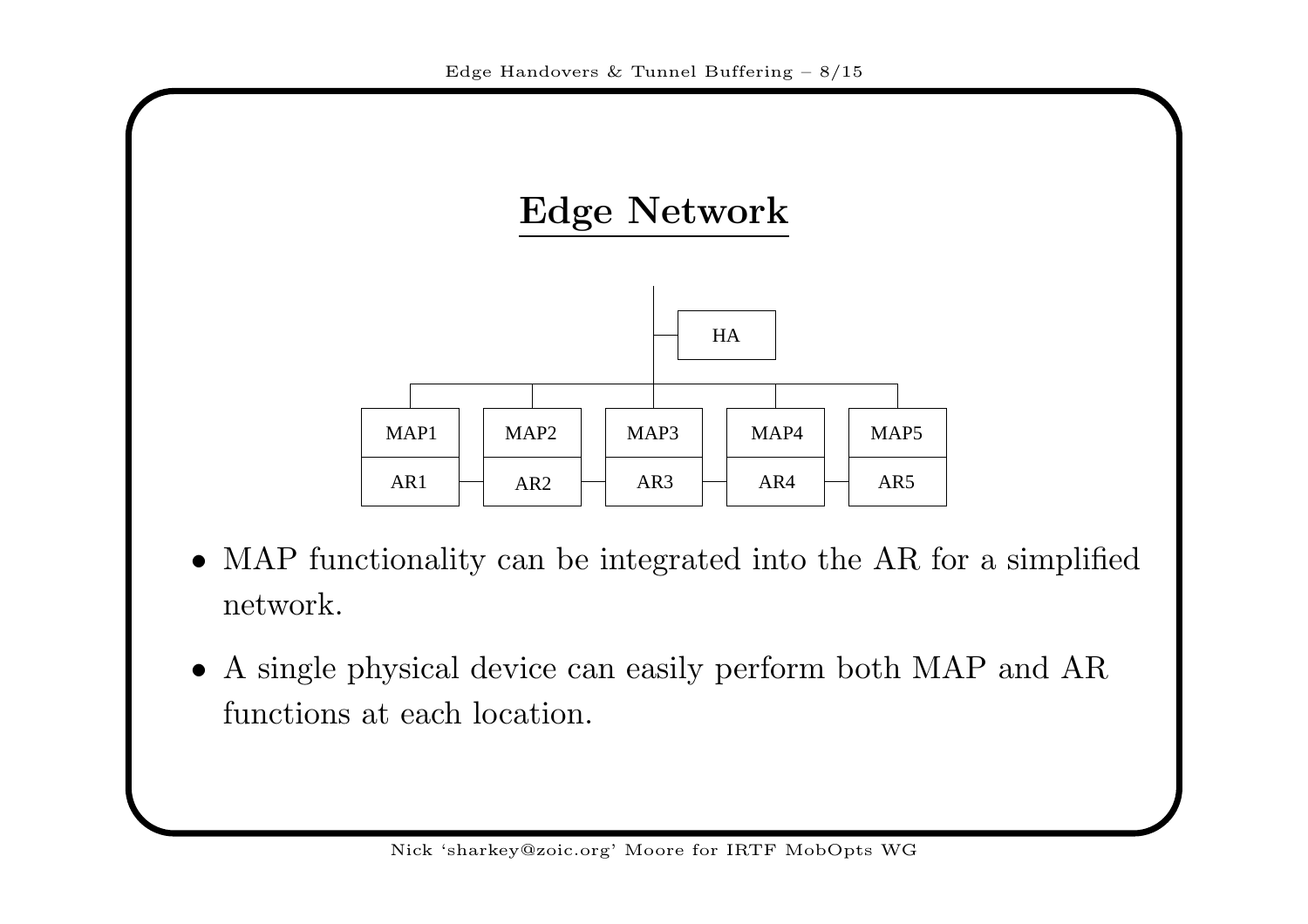### Handover Heuristic

Handovers between MAPs are decoupled from handovers betweenARs ... the AR can choose when it wishes to update its HA and CNs.

- as soon as the critical path of the AR handover is complete.
- every  $N$  AR handovers.
- once the MN has been on the same AR for N seconds.
- if an AR handover has crossed an administrative domain.
- The LBAck has taken  $> N$  routing hops.
- $\bullet$  ???

Tuning of the heurisitic is an optimization beyond the scope of the draft.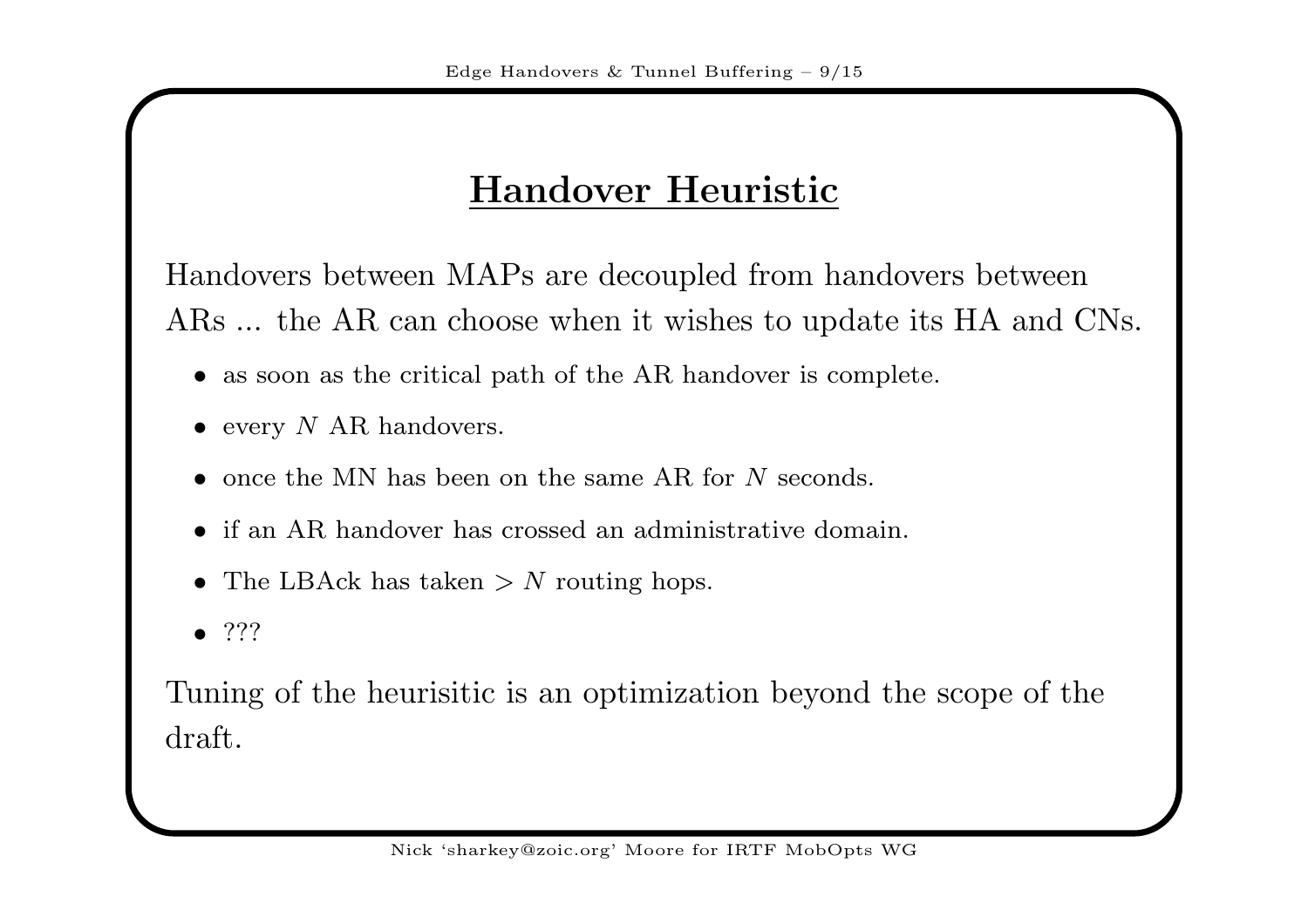# Linux Implementation

Our implementation of HMIPv6 and Edge Handovers is available onour website as <sup>a</sup> patch to Linux 2.4.22. Mipl 1.0 must be applied first.

<http://www.ctie.monash.edu.au/ipv6/fastho/>

We have released it under the GNU General Public License.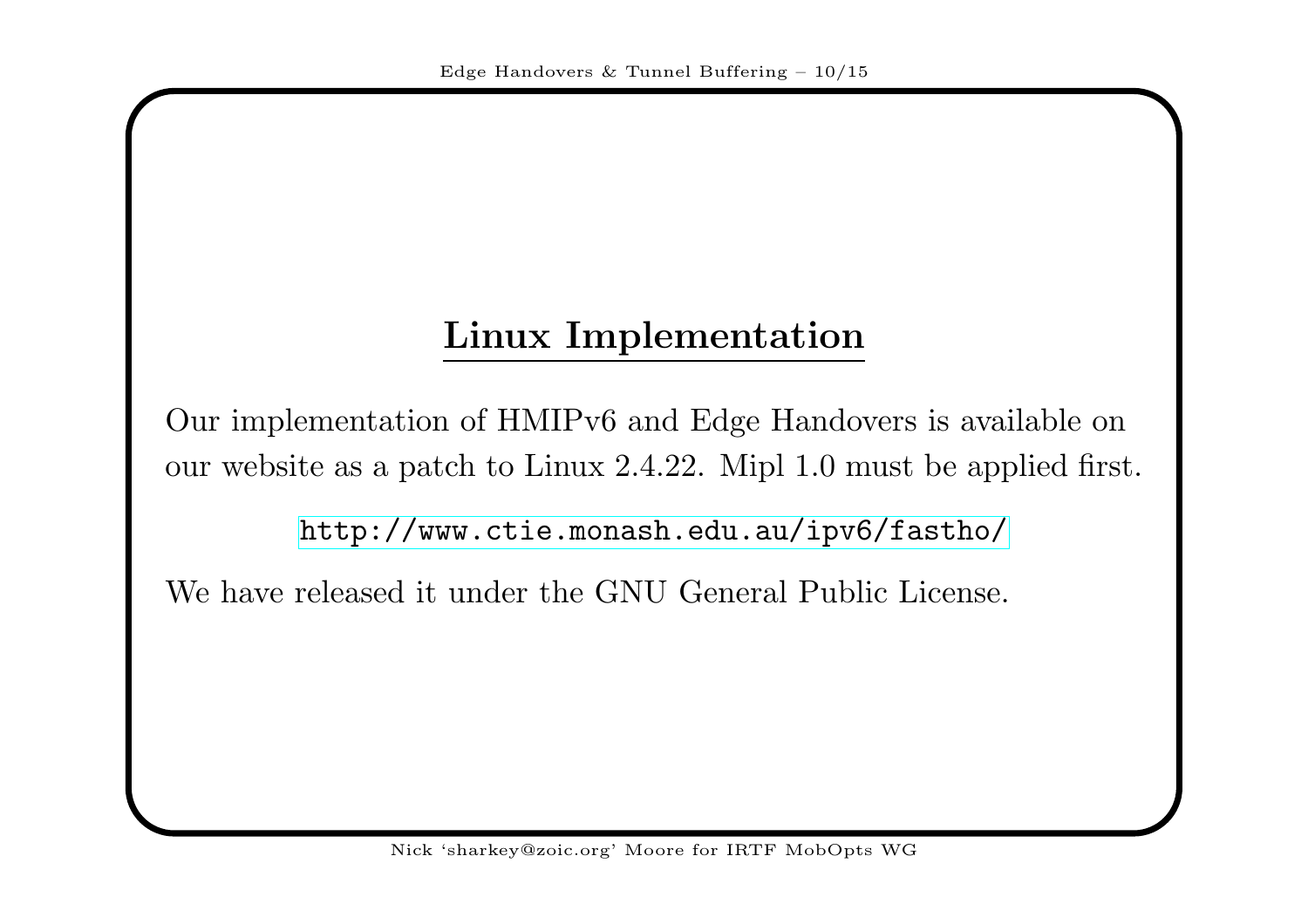

$$
Testing \; ... \; 1
$$

- AR1,2, and MAP are  $x86$ , Linux 2.4.22 with our HMIPv6/EH patch.
- HA is  $x86$ , Linux 2.4.19 with MIPL 1.0.
- CN runs Linux 2.4.22 without patches. No Route Optimisation.
- All fixed network links are 100Mbps fullduplex Ethernet.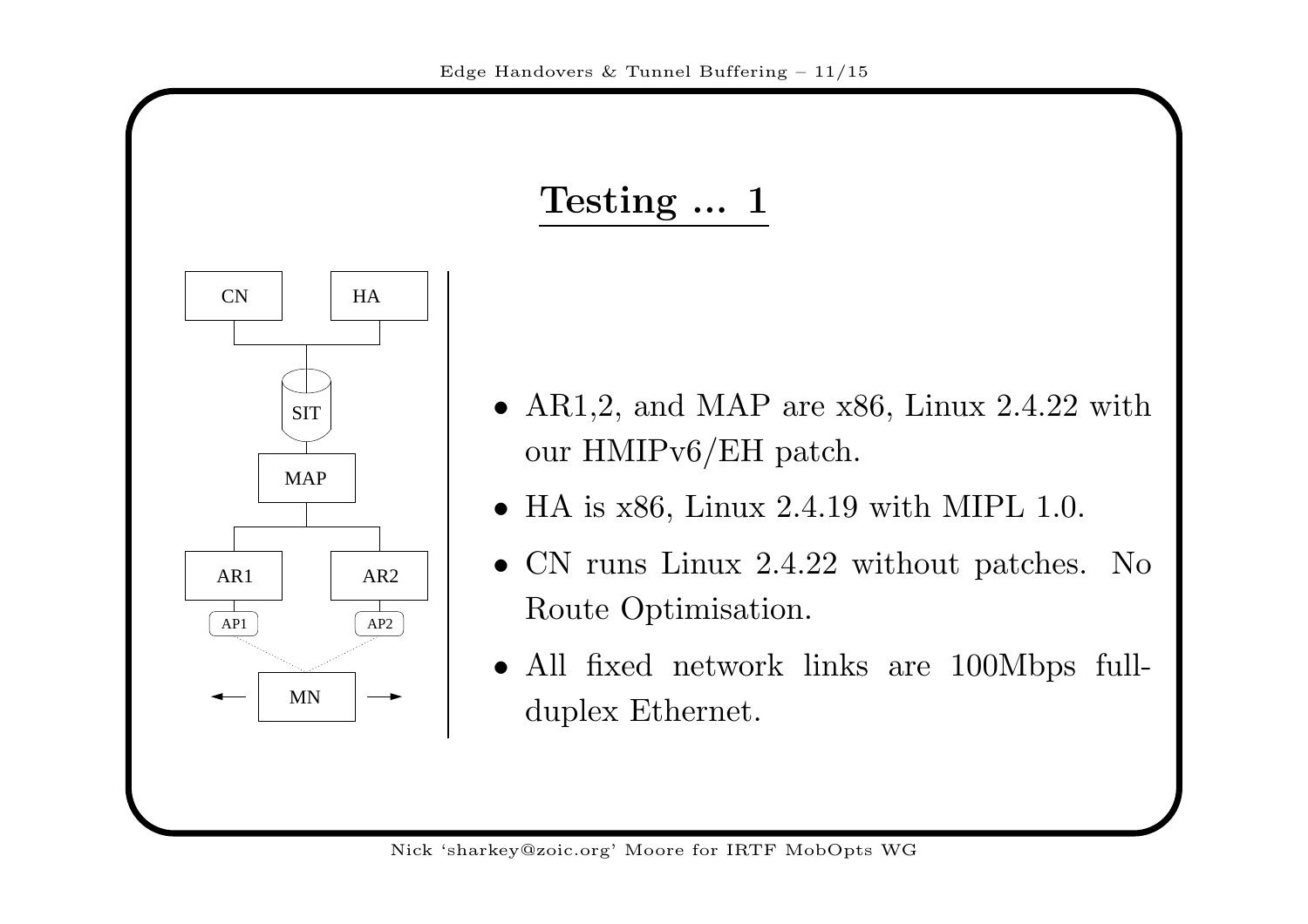

CN

AR1

AP1

HA

AR2

AP2

MAP

MN

SIT

- SIT (IPv6 over IPv4) tunnel allows us to introduce delays into the network & reducesMTU to 1480.
- AP1,2 are *D-link DWL1000* APs with *Intersil* Prism II hardware.
- MN is <sup>a</sup> Dell 800MHz Pentium <sup>3</sup> with $\rm{MONMIPL2}$  patch and a  $\it{Samsung~MagicLan}$  $SWL\text{-}2100E$  (Intersil Prism II chipset).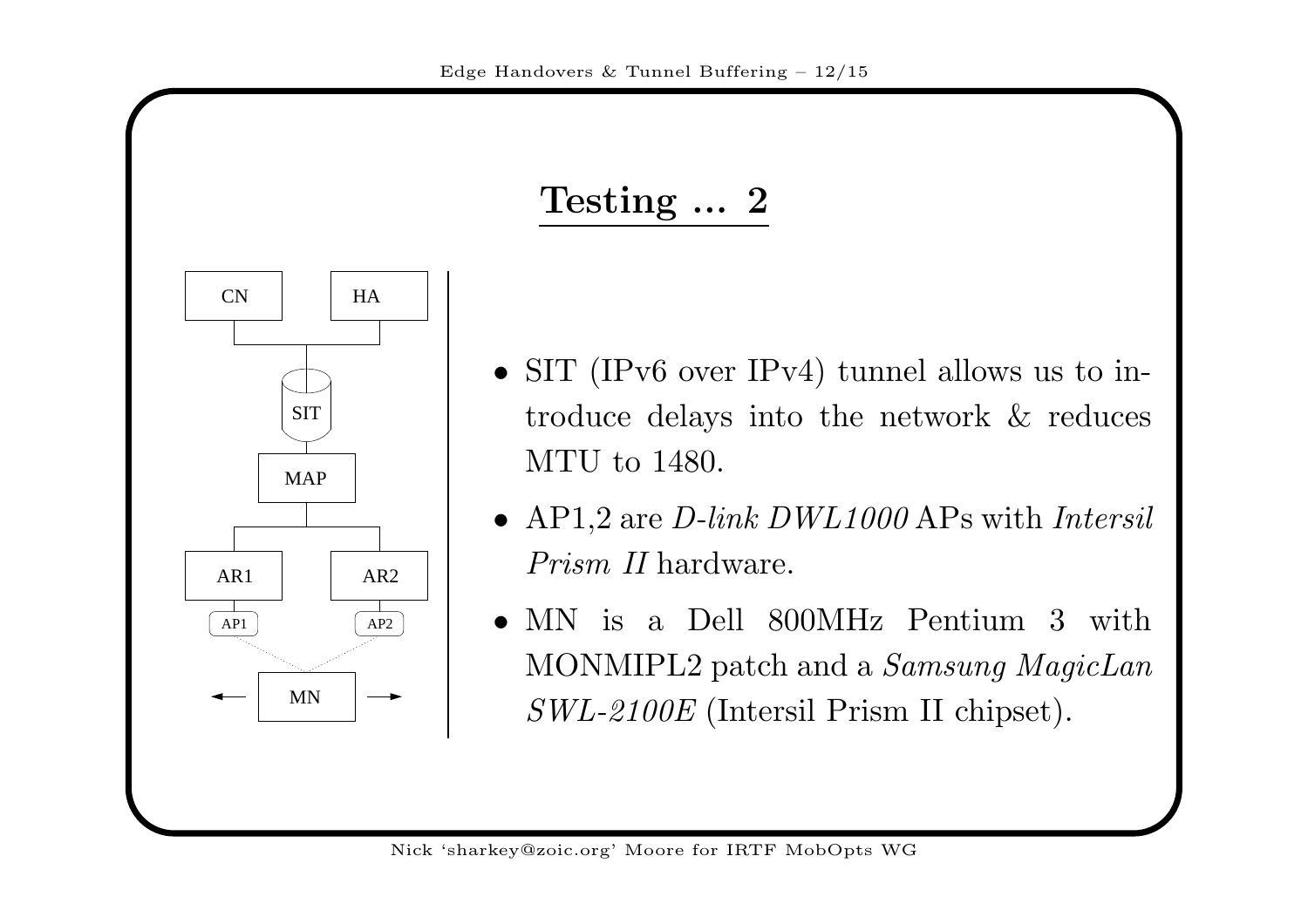#### Experiment

- Scripts on MN cause alt reassoc. AP1, AP2.
- Very simple heuristic: 15s holddown timer.
- • Handovers are triggered roughly every 30s: MAP-to-MAPhandover will generally occur.
- 'ping6' command loads network.
- time from the reception of the first RA after movement to reception of first BAck from the Bound MAP.
- this indicates the length of time spent on address configurationand binding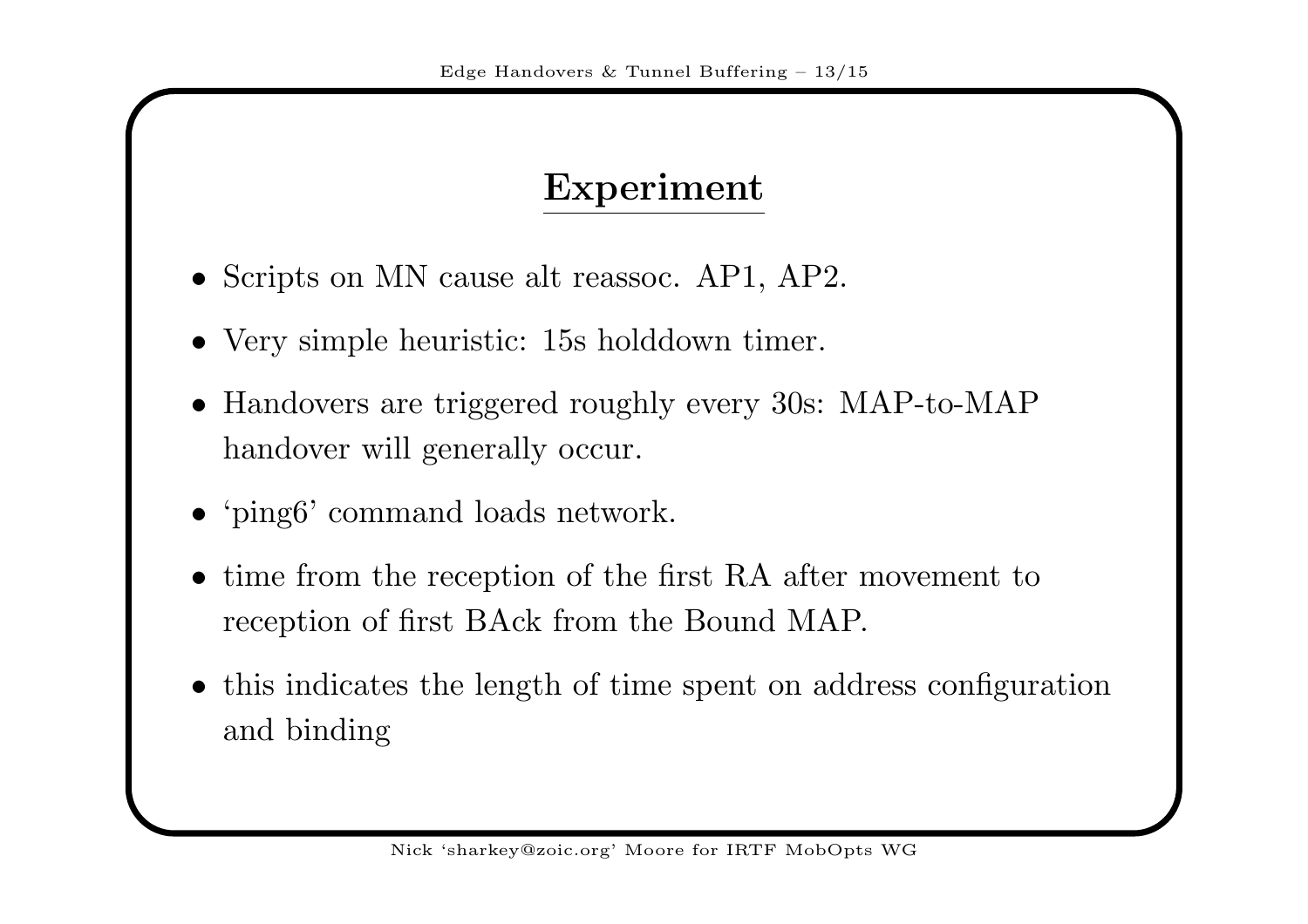

Nick 'sharkey@zoic.org' Moore for IRTF MobOpts WG